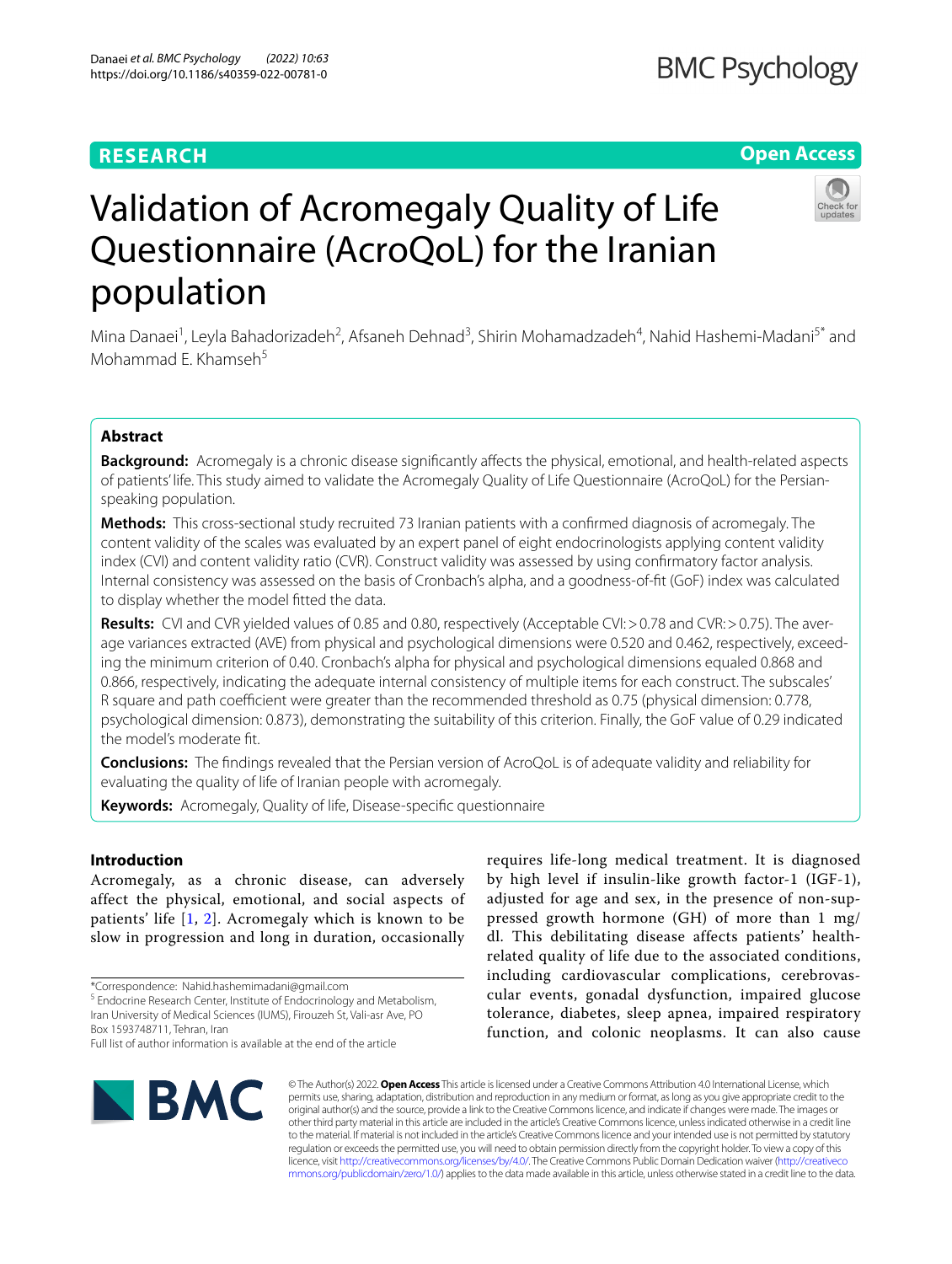emotional distress by affecting the patients' physical appearance  $[3-5]$  $[3-5]$  $[3-5]$ . Moreover, if the disease persists, the need for life-long medical therapy or radiotherapy may exacerbate the patients' overall health [[6,](#page-6-4) [7\]](#page-6-5).

Several studies have investigated psychological morbidities in patients with acromegaly, indicating that anxiety and insomnia occur in 50% of these patients [[1](#page-6-0)]. General health and appearance are also shown to be particularly and severely affected by acromegaly to scores worse than those of obese patients [[2](#page-6-1), [8\]](#page-6-6). It has also been reported that achieving a good biochemical control of the disease is not necessarily associated with a recovery in quality of life  $[8, 9]$  $[8, 9]$  $[8, 9]$  $[8, 9]$ . Thus, quality of life should be assessed as an independent outcome in patients with acromegaly, emphasizing the necessity of using an appropriate instrument to accurately assess quality of life in these patients.

Disease-specific questionnaires specifically designed for a particular condition are more likely to assess patients' self-perceived status and screen patients requiring further evaluation. The Acromegaly Quality of Life Questionnaire (AcroQoL) is the first acromegaly-specific measure originally developed by Badia et al. in 2001 [[10](#page-6-8)]. It consists of 22 items spread across two dimensions: physical (eight items) and psychological (14 items). The psychological domain is further divided into two sub-dimensions evaluating appearance and the diseases' impact on the patients' personal relationship [[10](#page-6-8)]. The AcroQoL was originally developed and validated for the Spanish-speaking population. Since then, it has been translated into some other languages [[11](#page-6-9)]. It is validated to specifically assess the quality of in patients with acromegaly. This questionnaire has been applied in routine clinics for monitoring patients. AcroQo also has the potential to be used for longitudinal assessment in evaluating the impact of interventions or treatments on the perception of wellbeing in patients with acromegaly [\[12,](#page-6-10) [13\]](#page-6-11).

Additionally, it has been recommended that quality of life be annually evaluated as a principal outcome of acromegaly [[14](#page-6-12)]. According to the World Health Organization (WHO), QoL should be assessed in the context of the culture and values related to the patients' goals, expectations, standards, and concerns [[15](#page-6-13)]. Thus, the instruments applied for assessment of quality of life should be validated for the specific population for whom they are used. Nevertheless, the Persian version of AcroQoL had not been validated for the Iranian suffering from acromegaly. Therefore, we aimed to validate the Persian version of this questionnaire both for use in the clinical practice and for research purposes.

#### **Methods**

This study was a psychometric research conducted on 73 patients with a confrmed diagnosis of acromegaly attending a tertiary pituitary clinic for their routine follow-up from 2019 to 2021. The patients were included in the study if they were Iranian and had adequate literacy to fill out the questionnaire. They were excluded from the study if they were reluctant to participate in the research and could not fll out the questionnaire.

Acromegaly is a rare disease, and determining the sample size by applying the general principles of sampling (i.e., respondent-to-item ratio) yields an inappropriately high number of participants. It is recommended that, for each question in the questionnaire, at least 2–3 participants be considered. Thus, an appropriate psychometric tool should be employed for the studies with a low-tomoderate sample size in order to have a precise analysis. Thus, by using the smart Partial Least Square (PLS) software, and convenience sampling, the questionnaires were distributed among 75 patients with a confrmed diagnosis of acromegaly; eventually, 73 questionnaires were completed by the participants [[16,](#page-6-14) [17](#page-6-15)].

Upon obtaining informed consent, we asked the participants to complete the AcroQoL questionnaire. It is a simple questionnaire designed to be self-administered, but for cases where it cannot be self-administered, it can be completed through an interview  $[11]$ . The participants completed the questionnaire twice, with a minimum twoweek interval. For some participants who had difficulty reading, the questionnaire was read by a researcher and completed through an interview.

The AcroQoL questionnaire has been designed specifcally for the evaluation of quality of life in patients with acromegaly. It consists of 22 items spread across two dimensions: physical (eight items) and psychosocial  $(14$  items). The questions are scored on a five-point Likert scale. The responses are categorized as "always, most of the time, sometimes, rarely, never" where the item measures the frequency of the occurrence, and as "completely agree, moderately agree, neither agree nor disagree, moderately disagree, completely disagree" where the item measures the patient's degree of agreement [\[11](#page-6-9)]. Answers are scored from 1 to 5; the response "always" or "completely agree" scores 1, and the response "never" or "completely disagree" scores 5. The higher score the participant achieves, the lower the expected impact of acromegaly on quality of life. The score ranges from 8 to 40 for the physical dimension, and from 14 to 70 for the psychological dimension, and the global score ranges from 22 (worst quality of life) to 110 (best quality of life). To standardize the score for the simplifcation of interpretation, the items can be scored from 0 (worst quality of life) to 100 (best quality of life) by using the following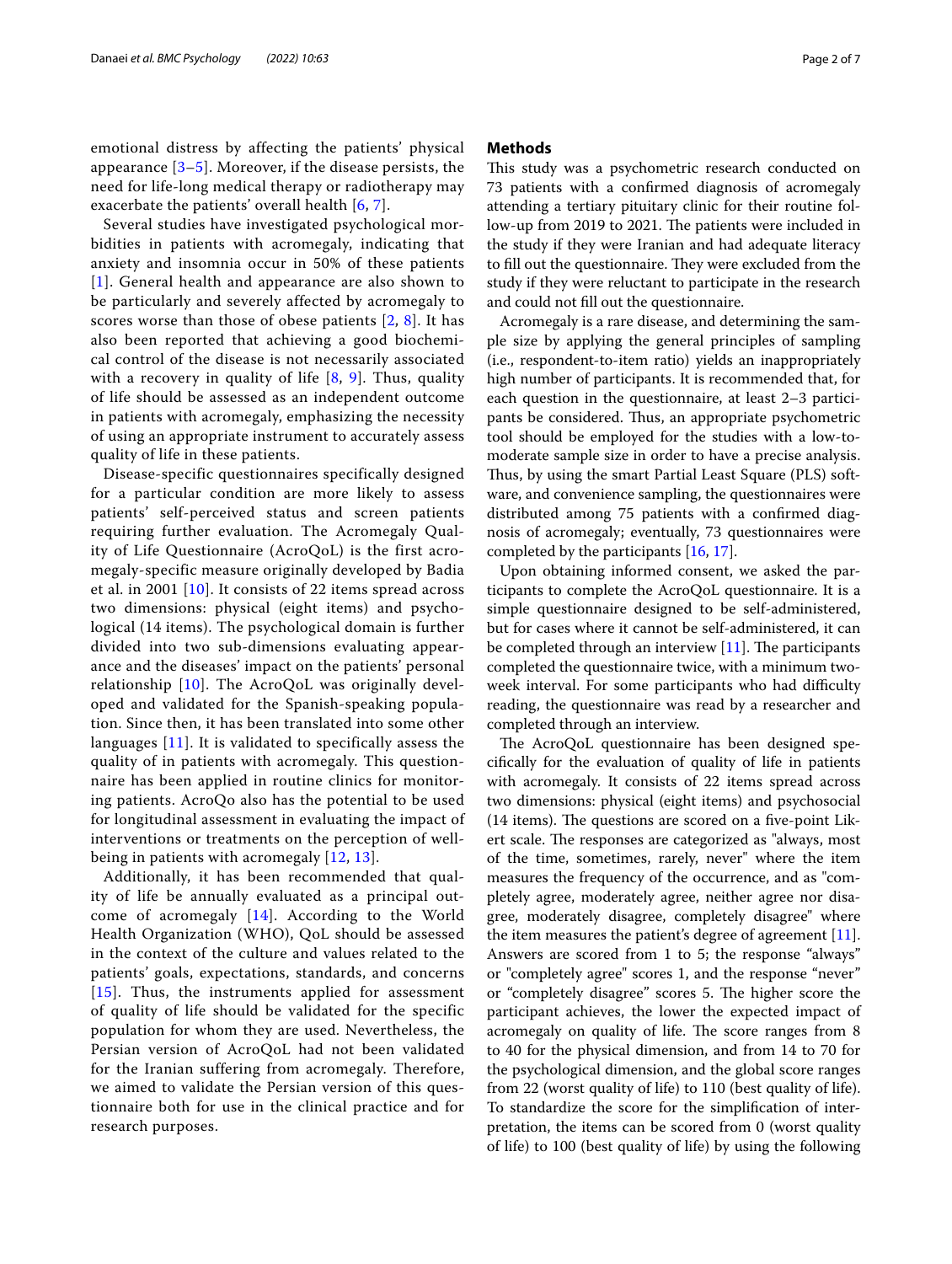formula, where Y stands for the recalculated score, and X represents the sum of all the item responses within the dimension or study score (min. is the minimum possible score in the studied dimension, and max. is the maximum possible score in the studied dimension).

$$
Y = \left[\frac{(X) - \min}{(\max - \min)}\right] \times 100
$$

#### **Translation**

We used the Persian version of the AcroQoL questionnaire translated by the authors who developed the original version of the questionnaire. This questionnaire was originally developed and validated for Spanish-speaking population. Then, it was translated into English and many other languages including Persian using Forward–backward translation procedures. "The Spanish questionnaire was translated by two professional, bilingual translators who were expert in translating health-related quality of life questionnaires; both translations were compared with each other and with the original Spanish version at a consensus meeting; if the translation was clear and correct no changes were made; if there were doubts or contrasting opinions with the project manager, a consensus was reached after in-depth discussion, to produce the first Persian version of the questionnaire. This version was then independently translated back into Spanish to ascertain equivalent signifcance in both languages. After a second meeting, the second consensus Persian version was produced, and presented to five Persian -speaking patients with acromegaly to asses and correct for comprehension, clarity, cultural relevance and suitable wording (cognitive debriefng), thus providing the fnal Persian version of the AcroQoL questionnaire" [[11](#page-6-9)].

To quantify the content validity of the AcroQoL, eight expert endocrinologists were asked to examine the necessity/precision of each item for the Iranian culture by using a three-point rating scale (essential, useful but not essential, and not essential) and to rate the items of cultural relevancy, clarity, and simplicity. The content validity ratio (CVR) for every item was calculated by using the formula:  $[Ne-(N/2)] \div (N/2)$ , where Ne is the number of panelists choosing "essential" for each particular item, and N is the total number of panelists. To calculate the content validity index (CVI), the responses were rated from  $1=$  not relevant, not simple, and not clear, to  $4$  = very relevant, very simple, and very clear. Items with a CVI of > 0.78 and CVR of > 0.75 were accepted  $[18, 19]$  $[18, 19]$  $[18, 19]$  $[18, 19]$ .

#### **Construct validity**

Construct validity is an important type of validity, showing that the instrument measures what it claims to

#### **Reliability**

of the construct validity.

Descriptive statistics including frequency, percent, means and standard deviation were calculated for demographic variables. To measure internal consistency and test– retest reliability, Cronbach's alpha and intraclass correlation coefficient (ICC) were used, respectively. Cronbach's alpha was categorized as Excellent  $(\alpha > 0.9)$ , good (0.7 <  $\alpha$  < 0.9), acceptable (0.6 <  $\alpha$  < 0.7), poor (0.5 <  $\alpha$  < 0.6), and unacceptable  $(\alpha < 0.5)$ . Also, ICC value was categorized as excellent (ICC>0.90), good (0.7<ICC<0.9), moderate  $(0.5 < ICC < 0.7)$ , and poor  $(ICC < 0.5)$  [[20\]](#page-6-18).

Having been approved by the Ethics Committee at Iran University of Medical Science (IUMS) (IR.IUMS. REC.1398.526), the study included 73 patients meeting the inclusion criteria.

#### **Data analysis**

Descriptive analysis was applied to analyze the patients' characteristics. The AcroQol construct was evaluated via CFA in PLS 3. The outer loadings of the measurement indicators (>0.70) and the average variance extracted  $(AVE)$  (>0.40) of the model's constructs were examined to establish convergent validity.

Moreover, the Fornell-Larcker criterion was used to demonstrate divergent validity in the cases when the AVE of a composite construct was higher than the construct's highest squared correlation with any other composite construct  $[21]$  $[21]$ . Coefficients of p-value and R square criterion were used to establish the structural model. A greater R square value for the endogenous structural model indicates a better-fitting model. The weak, medium, and strong ftness of the structural model is determined by R square standard and path coefficient. As a rough rule of thumb,  $R^2$  values of 0.75, 0.50, and 0.25 can be described as substantial, moderate, and weak, respectively. The direction and significance of the path coefficient will determine whether the structural model is ft [[22\]](#page-6-20). A goodness-of-ft (GoF) index was calculated to display whether the model fts the data [\[23](#page-6-21)]. SPSS 20 was employed for data analysis, and the results are presented as mean $\pm$ SD (standard deviation) and frequency (percentage).

#### **Results**

This study included 73 patients with acromegaly (response rate: 97.33%). The mean  $(\pm SD)$  age of the participants was 42.79 ( $\pm$  10.53) years, and 54.8% (n=40) of them were women.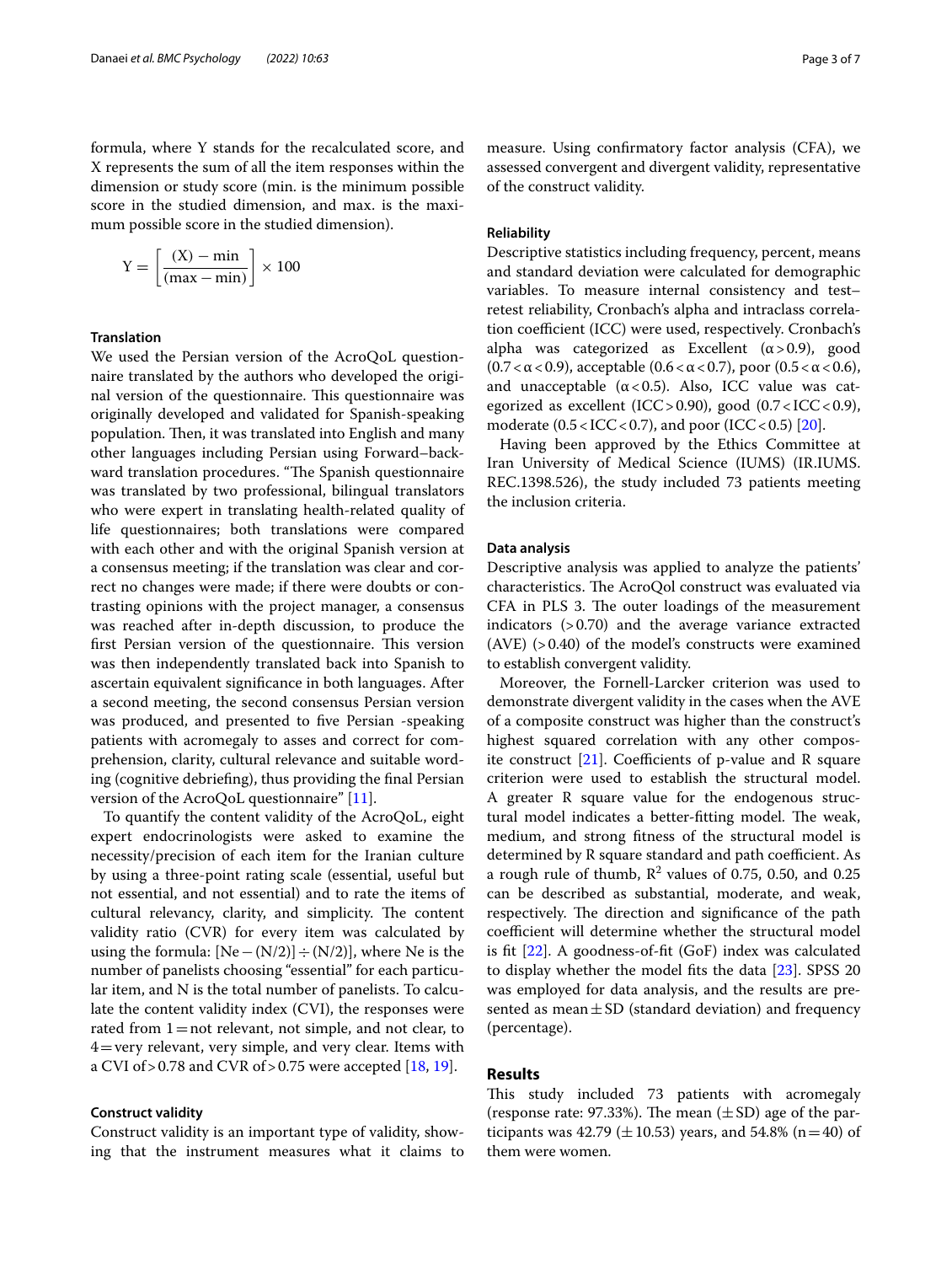#### **Content validity**

CVI and CVR were applied to assess content validity, which yielded values of 0.85 and 0.80, respectively, representing good content validity.

#### **Construct validity**

Convergent validity, tested via CFA, was satisfactory after excluding four questions (questions 8, 16, 17, 18) in that all confrmatory factor loadings exceeded 0.5. The factor loading of all the questions was significant with a range of  $0.52$  to  $0.81$  (Fig. [1\)](#page-4-0). In addition, AVE from physical and psychological dimensions was 0.520 and 0.462, respectively, exceeding the minimum criterion of 0.40  $[24]$  $[24]$ . The final instrument included 18 items related to physical  $(n=8)$  and psychological  $(n=10)$  dimensions. The loading factors for the items on each construct were greater than loadings with all the remaining constructs, and the AVE squared of any construct was greater than its correlation values with other constructs (Fornell and Larcker test), suggesting divergent validity (Table [1](#page-5-0)).

#### **Reliability**

Table [1](#page-5-0) is shown the distribution of item characteristics. The average total scores of the AcroQoL were  $(SD:$ ). The sum-scale Cronbach's alpha was  $0.906$ that was excellent. Cronbach's alpha for physical and psychological dimensions equaled 0.868 and 0.866, respectively, indicating the good internal consistency of multiple items for each construct (Table [1\)](#page-5-0). Moreover, corrected item-total correlations, squared multiple correlations, and Cronbach's alpha if item deleted were calculated. It seems that it is not necessary to delete any item in order to increase internal consistency. Only item 16 had item-total correlations > 0.3.

The ICC was obtained as 0.907 for questionnaire. It was 0.887 and 0.885 for physical and psychological subscales.It was excellent for sum-scale and good for subscales.

#### **The structural model of the AcroQoL**

The subscales' R square and path coefficient were greater than the recommended threshold (physical dimension: 0.778, psychological dimension: 0.873), suggesting the suitability of this criterion. The t-value derived from bootstrapping in Smart-PLS showed the signifcance of the efects of variables on one another. All the variables were signifcant at the confdence level of 0.1%. Table [1](#page-5-0) presents a summary of the results of testing the structural model of the AcroQoL. Finally, a GoF value of 0.29 indicates the model's moderate ft.

#### **Descriptive results**

The results of descriptive analyses are demonstrated in Table [1.](#page-5-0) The mean (SD) of physical and psychosocial dimensions was 57.91 ( $\pm 24.64$ ) and 65.71 ( $\pm 22.18$ ), respectively.

#### **Discussion**

The results revealed that the AcroQoL questionnaire is a valid and reliable instrument for assessing quality of life in the Iranian population with acromegaly (Additional file [1](#page-5-1)). The content validity of the Persian version of Acro-QoL questionnaire was approved using both qualitative (i.e., inspection of the expert panel members' comments) and quantitative analysis (i.e., a survey of the level of agreement among expert panel members). CVR, indicative of the necessity of the domain's items, and CVI, representative of simplicity, relevancy, and clarity of the scale's items, were at the acceptable level [\[18,](#page-6-16) [19](#page-6-17)]. After developing the AcroQoL questionnaire, the developers evaluated its cross-sectional and longitudinal construct validity compared to the other instruments and the General State of Health [[25,](#page-6-23) [26\]](#page-6-24), although CVI and CVR were not evaluated in those studies.

The results of the CFA were promising. AVE from all the constructs exceeded the minimum criterion of 0.40, suggesting that the indicators are more strongly related to their specifc construct than to other constructs. Therefore, the divergent validity was verified. However, this was the frst study to apply the PLS approach for validation of such a disease-specifc questionnaire in patients with acromegaly; thus, comparison with the results of other studies is difficult. However, the validity and reliability of research instruments using PLS has been examined in the previous studies  $[27]$  $[27]$ . The translated AcroQol questionnaire demonstrated good internal consistency; the values of Cronbach's alpha for the total score and each subscale were all above the recommended threshold of 0.70, showing high reliability and internal consistency. These results are in line with the findings of the frst study reporting the development of the questionnaire. Both the total questionnaire and the two dimensions had a Cronbach's alpha of  $> 0.80$  [[10\]](#page-6-8). Moreover, previous studies demonstrated signifcant correlations between the entire questionnaire and each dimension of AcroQoL and the generic questionnaires [[2\]](#page-6-1). In addition, test–retest reliability, during a minimum two-week interval, demonstrated good stability, similar to the original version of the questionnaire [\[11\]](#page-6-9).

The GoF indicators used for establishing the structural model demonstrated values of>0.75, demonstrating the substantial ft of the model. Finally, the quality of life in this population of patients with acromegaly was in line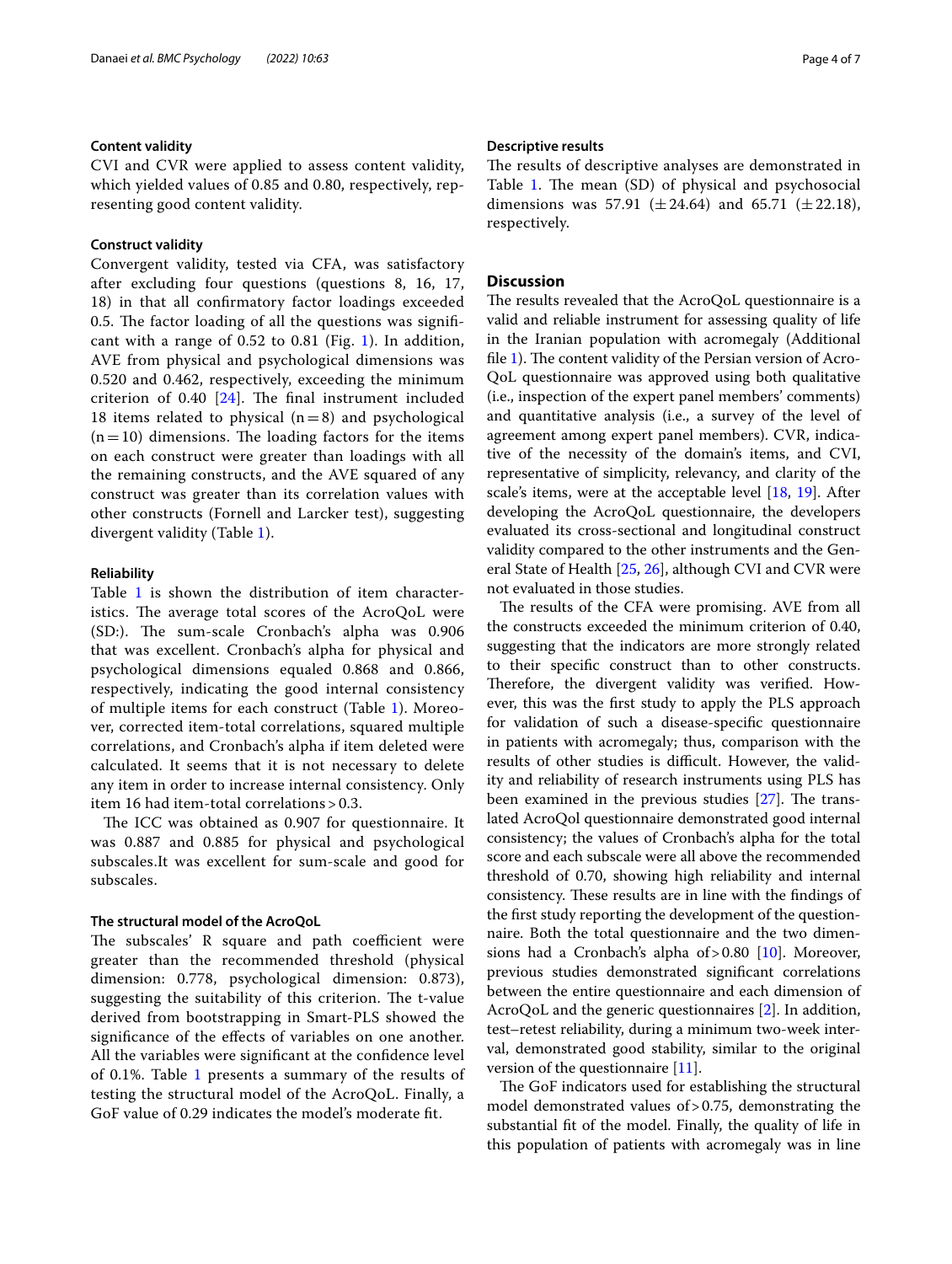<span id="page-4-0"></span>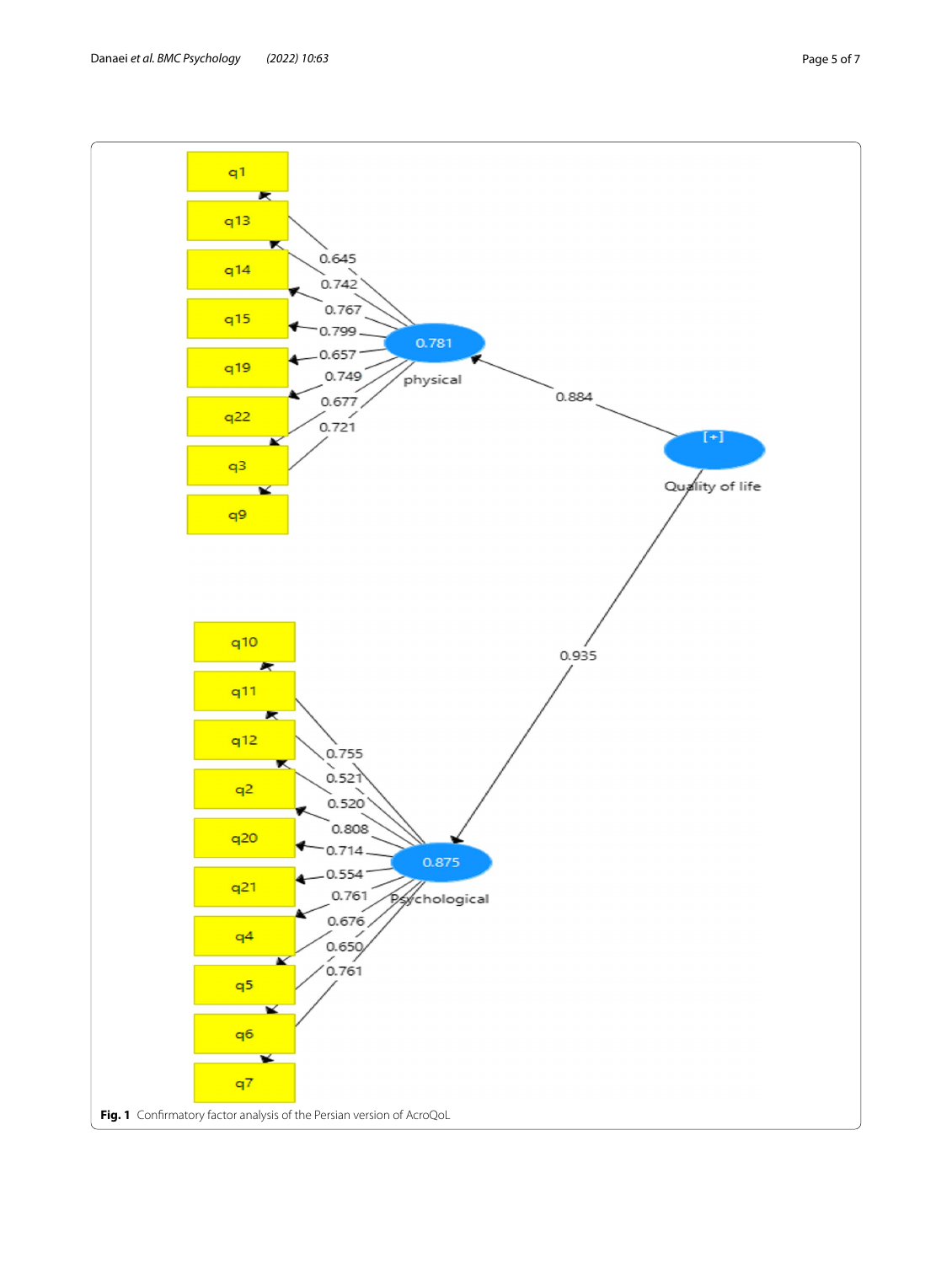<span id="page-5-0"></span>**Table 1** Validity, structural model, and descriptive results of AcroQoL (Persian version)

| <b>Measures</b>                  | <b>Physical</b> | Psychological |
|----------------------------------|-----------------|---------------|
| Cronbach's alpha                 | 0.868           | 0.866         |
| Composite reliability            | 0.896           | 0.894         |
| Average variance extracted (AVE) | 0.520           | 0.462         |
| Physical                         | 0.721           | 0.679         |
| Psychological                    |                 | 0.680         |
| R square                         | 0.778           | 0.873         |
| Path coefficient                 | 0.866           | 0.875         |
| <b>T</b> value                   | 34.79           | 70.82         |
| Significance level               | < 0.001         | < 0.001       |
| Mean                             | 57.91           | 65.71         |
| SD                               | 24.64           | 24.13         |

with the results of previous studies, showing that psychological status has a greater impact on quality of life in this population [[28](#page-6-26)]. Some study examined the quality of life and the associated factors in patients with acromegaly indicated quality of life is reduced in treated patients with acromegaly. Moreover, nadir GH levels and performing radiotherapy associated with the quality of life in these patients [\[29](#page-6-27)]. Applying disease-specifc instruments to evaluate the quality of life in a specifc patient population is of signifcant advantage as these instruments measure aspects specifc to the population in question. Previous studies indicated quality of life is impaired in patients with acromegaly [[30](#page-6-28), [31\]](#page-6-29). However, it remains stable after administration of somatostatin analogues [\[30\]](#page-6-28).

There are isolated reports of the effect of this chronic disease on Iranian patients' quality of life [[32](#page-6-30)]; nevertheless, these studies applied general health-related questionnaires. Thus, the validation of the AcroQoL questionnaire is essential for both the annual assessment of the patients in the clinical practice, and for research purposes.

#### **Strengths and limitations**

This was the first study validating the Persian version of the AcroQoL questionnaire in the Iranian population with acromegaly. The AcroQoL is a comprehensive questionnaire assessing a variety of physical and psychosocial aspects that may afect quality of life in these patients. In addition to the consistent data collection method applied in this study, the participants were recruited from a tertiary center presenting socio-cultural variety, thereby making the results more generalizable to different subgroups of the population. However, this study was limited by the small number of patients and the use of convenience sampling. The simulation shows that the GoF and the GoFrel are not suitable for model validation.

However, the GoF can be useful to assess how well a PLS path model can explain diferent sets of data [\[33](#page-6-31)].

#### **Conclusion**

The AcroQol questionnaire, showing to possess appropriate reliability and validity, can be completed in both self-administered and interview-based manners, and is simple to score and interpret. Therefore, it seems to be a suitable instrument for predicting the quality of life in the Persian-speaking population with acromegaly.

#### **Abbreviations**

AcroQoL: Acromegaly Quality of Life Questionnaire; AVE: Average variance extracted; CFA: Confrmatory factor analysis; CVI: Content validity index; CVR: Content validity ratio; GoF: Goodness-of-ft; ICC: Intra-class correlation; QoL: Quality of life.

#### **Supplementary Information**

The online version contains supplementary material available at [https://doi.](https://doi.org/10.1186/s40359-022-00781-0) [org/10.1186/s40359-022-00781-0](https://doi.org/10.1186/s40359-022-00781-0).

<span id="page-5-1"></span>**Additional fle 1**. Persian version of the questionnaire.

#### **Acknowledgements**

We really appreciate the kind support of Xavier Badía and Susan Webb.

#### **Authors' contributions**

MD cleaned and analyzed the data and interpreted results, LB collected data, AD and SHM contributed in the study design and revised the manuscript, NHM contributed in the study design and wrote the manuscript, MEK critically revised the manuscript. All authors have approved the submitted version, and agreed that they are personally accountable for the author's own contributions. All authors read and approved the fnal manuscript.

#### **Funding**

No funding was received.

#### **Availability of data and materials**

The datasets generated and/or analyzed during the current study are not publicly available because they are a part of patients' documents, but are available from the corresponding author on reasonable request.

#### **Declarations**

#### **Ethical considerations**

All methods were performed in accordance with the relevant guidelines and regulations by in the declaration of Helsinki. The study was approved by the ethics committees at Iran University of Medical Sciences (IUMS) (IR.IUMS. REC.1398.526). After informing the participants of the purpose of the study and ensuring them about the confdentiality of their information, written informed consent was obtained and the questionnaire was completed in two sessions.

#### **Consent for publication**

Not applicable.

#### **Competing interests**

All authors declare that they have no confict of interest.

#### **Author details**

<sup>1</sup> Social Determinants of Health Research Center, Institute of Futures Studies in Health, Kerman University of Medical Sciences, Kerman, Iran. <sup>2</sup> Antimicrobial